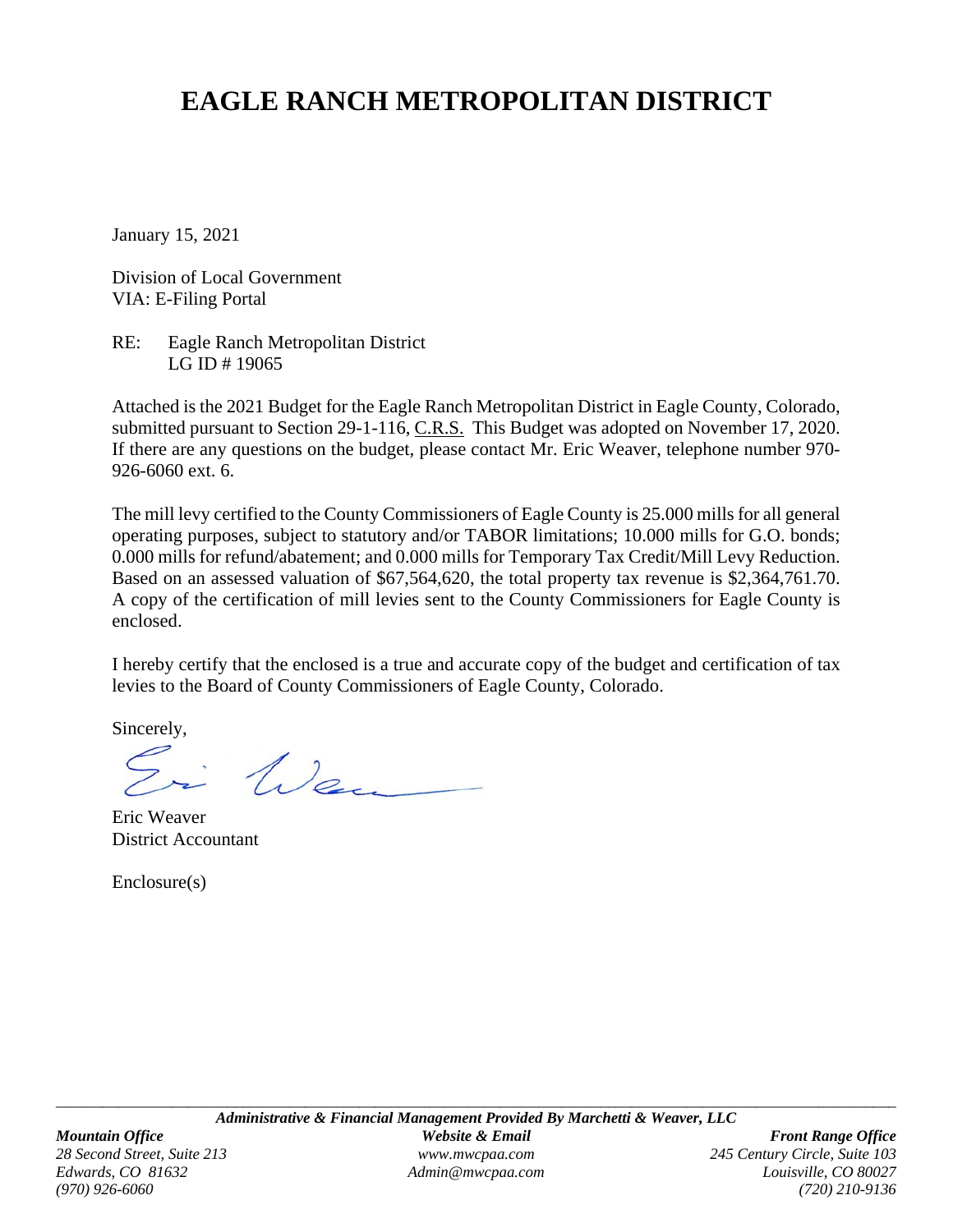#### **EAGLE RANCH METROPOLITAN DISTRICT**

#### **2021 BUDGET MESSAGE**

Eagle Ranch Metropolitan District is a quasi-municipal corporation organized and operated pursuant to provisions set forth in the Colorado Special District Act. The District was established to supply the necessary services of water, streets, parks & recreation, safety protection, sanitary sewer, and mosquito control.

The following budget is prepared on the modified accrual basis of accounting, which is consistent with the basis of accounting used in presenting the District's financial statements.

#### **2021 BUDGET STRATEGY**

The District's strategy in preparing the 2021 budget is to strive to provide the type of recreational facilities desired by the property owners and residents of the District in the most economic manner possible. The debt service fund is levying a mill levy of 10.000 mills to cover a portion of the debt service on Districts general obligation bonds. The General Fund mill levy of 25.000 mills covers the operating expenses of the District with the remaining available funds being transferred to the Debt Service Fund to cover the additional debt service costs and to the Golf Course Enterprise Fund to cover shortfalls. Remaining funds will be held in fund balance for spending in future years.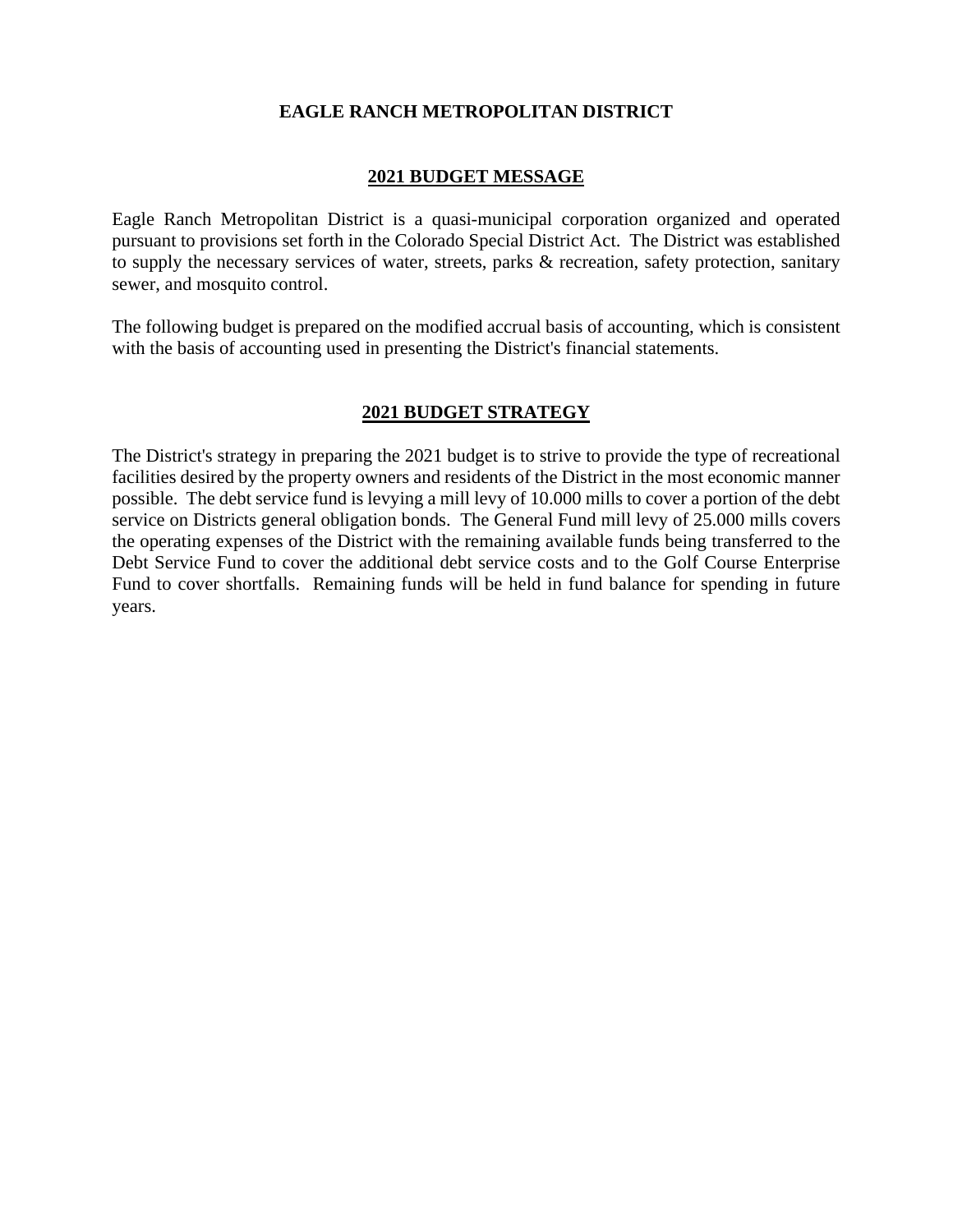## **RESOLUTIONS OF EAGLE RANCH METROPOLITAN DISTRICT**

#### **TO ADOPT 2021 BUDGET**

A RESOLUTION SUMMARIZING EXPENDITURES AND REVENUES FOR EACH FUND AND ADOPTING A BUDGET FOR THE EAGLE RANCH METROPOLITAN DISTRICT, COLORADO, FOR THE CALENDAR YEAR BEGINNING ON THE FIRST DAY OF JANUARY 2021 AND ENDING ON THE LAST DAY OF DECEMBER 2021.

WHEREAS, the Board of Directors of the Eagle Ranch Metropolitan District has appointed a budget committee to prepare and submit a proposed 2021 budget at the proper time; and

WHEAREAS, such committee has submitted a proposed budget to this governing body at the proper time, for its consideration, and;

WHEREAS, upon due and proper notice, published or posted in accordance with the law, said proposed budget was open for inspection by the public at a designated place, and a public hearing was held on November 17, 2020, and interested taxpayers were given the opportunity to file or register any objections to said proposed budget; and;

WHEREAS, whatever increases may have been made in the expenditures, like increases were added to the revenues or planned to be expended from reserves/fund balances so that the budget remains in balance, as required by law.

NOW, THEREFORE, BE IT RESOLVED by the Board of directors of the Eagle Ranch Metropolitan District, Eagle County, Colorado:

- Section 1. That the budget as submitted, amended, and summarized by fund, hereby is approved and adopted as the budget of the Eagle Ranch Metropolitan District for the year stated above, as adjusted for immaterial changes in the final certified assessed value of the District as certified by the county assessor and corresponding adjustments resulting from such changes to the assessed value. In the event there are material changes to the assessed value then a subsequent meeting of the Board shall be called to consider such changes. Furthermore, to the extent capital or significant operating expenditures forecasted for the current year are anticipated to be extended into the following year, the expenditures and offsetting change in the budgeted beginning fund balance shall be updated to reflect management's best estimate at the time the budget is to be filed with the Colorado Division of Local Affairs.
- Section 2. That the budget hereby approved and adopted shall be certified by any officer or the District Administrator of the District and made a part of the public records of the District.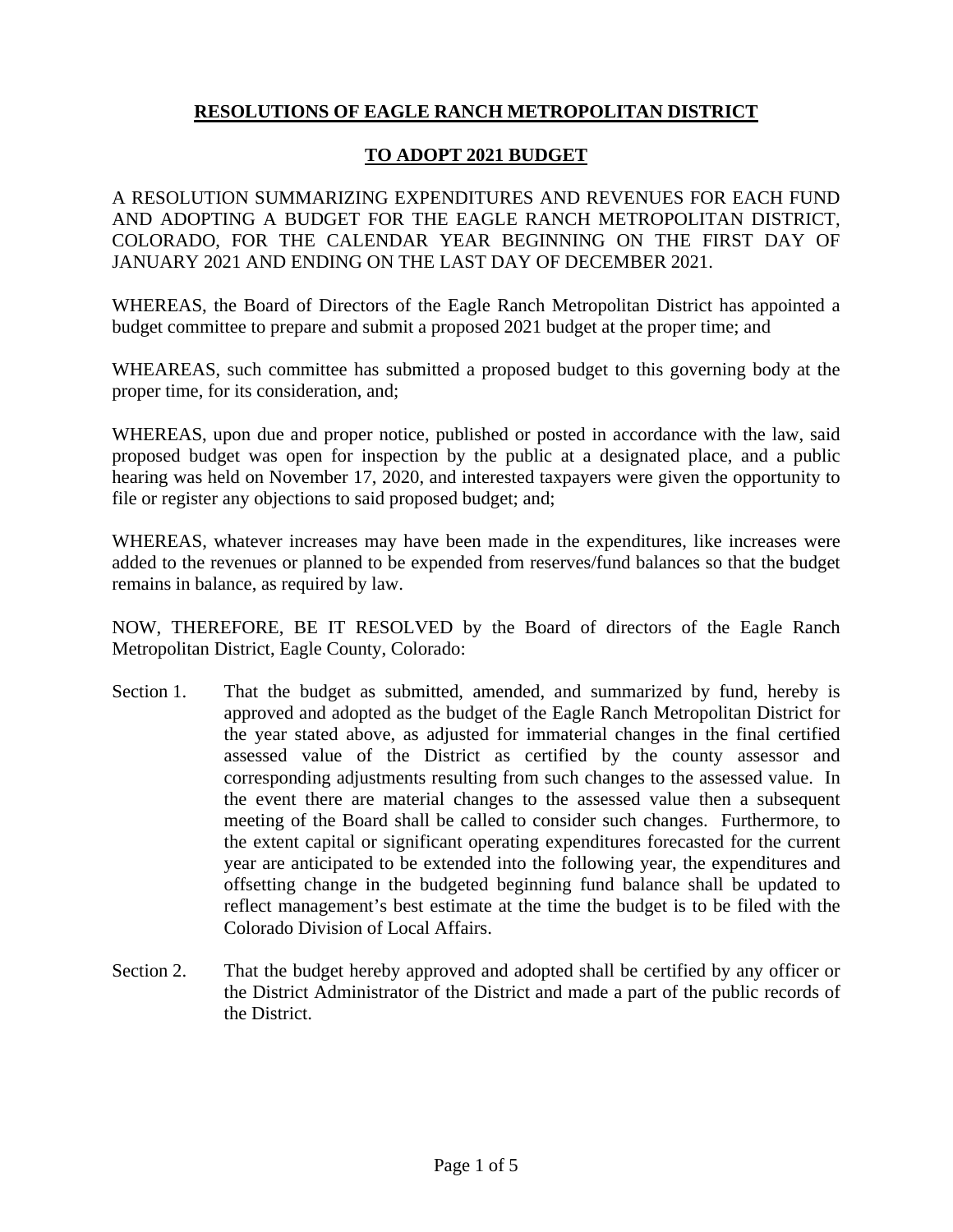#### **TO SET MILL LEVIES**

A RESOLUTION LEVYING PROPERTY TAXES FOR THE YEAR 2020, TO HELP DEFRAY THE COSTS OF GOVERNMENT FOR THE EAGLE RANCH METROPOLITAN DISTRICT, EAGLE COUNTY, COLORADO, FOR THE 2021 BUDGET YEAR.

WHEREAS, the Board of Directors of the Eagle Ranch Metropolitan District, has adopted the annual budget in accordance with the Local Government Budget Law, on November17, 2020 and;

WHEREAS, the amount of money necessary to balance the budget for general operating expenses and capital expenditure purposes from property tax revenue is \$1,689,115.50 and;

WHEREAS, the Eagle Ranch Metropolitan District finds that it is required to temporarily lower the general operating mill levy to render a refund for \$0.00, and;

WHEREAS, the amount of money necessary to balance the budget for capital expenditure purposes from property tax revenue approved by voters or at public hearing is \$0.00, and;

WHEREAS, the amount of money necessary to balance the budget for voter approved bonds and interest is \$675,646.20, and;

WHEREAS, the 2020 valuation for assessment for the Eagle Ranch Metropolitan District, as certified by the County Assessor is \$67,564,620.

NOW, THEREFORE, BE IT RESOLVED by the Board of Directors of the EAGLE RANCH METROPOLITAN DISTRICT, EAGLE COUNTY, COLORADO:

- Section 1. That for the purposes of meeting all general operating expenses of the Eagle Ranch Metropolitan District during the 2021 budget year, there is hereby levied a tax of 25.000 mills upon each dollar of the total valuation for assessment of all taxable property within the District for the year 2020.
- Section 2. That for the purposes of rendering a refund to its constituents during budget year 2021 there is hereby levied a temporary tax credit/mill levy reduction of 0.000 mills.
- Section 3. That for the purpose of meeting all capital expenditures of the Eagle Ranch Metropolitan District during the 2021 budget year, there is hereby levied a tax of 0.000 mills upon each dollar of the total valuation for assessment of all taxable property within the District for the year 2020.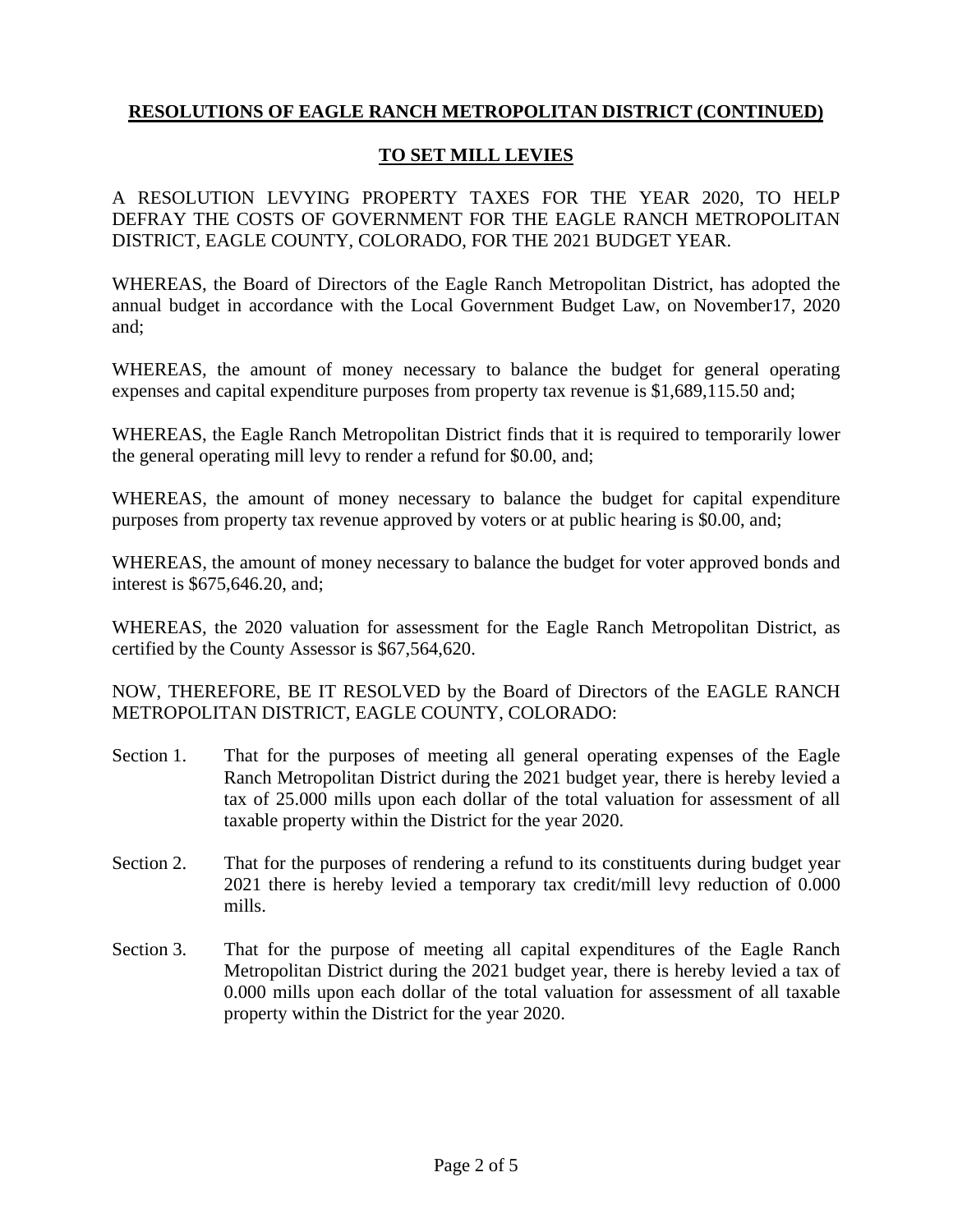#### **TO SET MILL LEVIES (CONTINUED)**

- Section 4. That for the purpose of meeting all payments for bonds and interest of the Eagle Ranch Metropolitan District during the 2021 budget year, there is hereby levied a tax of 10.000 mills upon each dollar of the total valuation for assessment of all taxable property within the District for the year 2020.
- Section 5. That any officer or the District Administrator is hereby authorized and directed to either immediately certify to the County Commissioners of Eagle County, Colorado, the mill levies for the Eagle Ranch Metropolitan District as hereinabove determined and set, or be authorized and directed to certify to the County Commissioners of Eagle County, Colorado, the mill levies for the Eagle Ranch Metropolitan District as hereinabove determined and set based upon the final (December) certification of valuation from the county assessor.

#### (THE REMAINDER OF THIS PAGE INTENTIONALLY LEFT BLANK)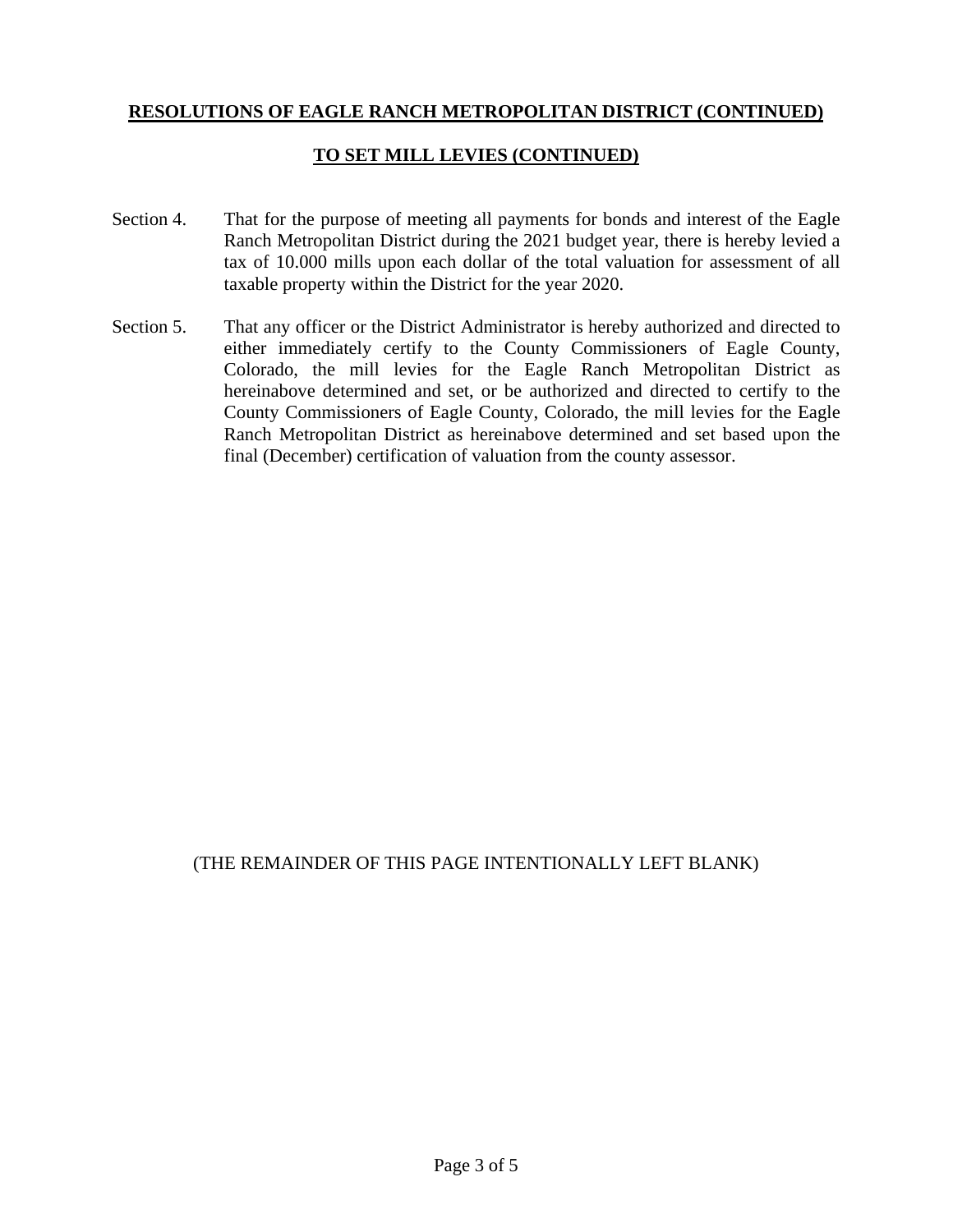#### **TO APPROPRIATE SUMS OF MONEY**

(PURSUANT TO SECTION 29-1-108, C.R.S.)

A RESOLUTION APPROPRIATING SUMS OF MONEY TO THE VARIOUS FUNDS AND SPENDING AGENCIES, IN THE AMOUNT AND FOR THE PURPOSE AS SET FORTH BELOW, FOR THE EAGLE RANCH METROPOLITAN DISTRICT, EAGLE COUNTY, COLORADO, FOR THE 2021 BUDGET YEAR.

WHEREAS, the Board of Directors has adopted the annual budget in accordance with the Local Government Budget Law, on November 17, 2020, and;

WHEREAS, the Board of Directors has made provision therein for revenues in an amount equal or greater to the total proposed expenditures as set forth in said budget, and;

WHEREAS, it is not only required by law, but also necessary to appropriate the revenues and reserves or fund balances provided in the budget to and for the purposes described below, thereby establishing a limitation on expenditures for the operations of the District.

NOW, THEREFORE, BE IT RESOLVED BY THE BOARD OF DIRECTORS OF THE EAGLE RANCH METROPOLITAN DISTRICT, EAGLE COUNTY, COLORADO:

Section 1. That the following sums are hereby appropriated from the revenues of each fund, to each fund, for the purposes stated:

| <b>GENERAL FUND:</b>                      |                 |
|-------------------------------------------|-----------------|
| <b>Current Operating Expenses</b>         | \$<br>129,673   |
| <b>Transfer to Debt Service Fund</b>      | 724,000         |
| Transfer to Golf Fund                     | 714,000         |
| <b>TOTAL GENERAL FUND</b>                 | \$<br>1,567,673 |
| <b>DEBT SERVICE FUND:</b>                 |                 |
| Debt Service Expenditures                 | \$<br>1,433,693 |
| WATER SPECIAL REVENUE FUND:               |                 |
| <b>Current Operating Expenses</b>         | \$<br>100,000   |
| <b>GOLF FUND:</b>                         |                 |
| <b>Current Operating Expenses</b>         | \$<br>1,592,805 |
| <b>Current Cost of Sales Expenditures</b> | \$<br>169,850   |
| Capital Expenditures                      | 423,318         |
| <b>TOTAL GOLF FUND</b>                    | \$<br>2,185,973 |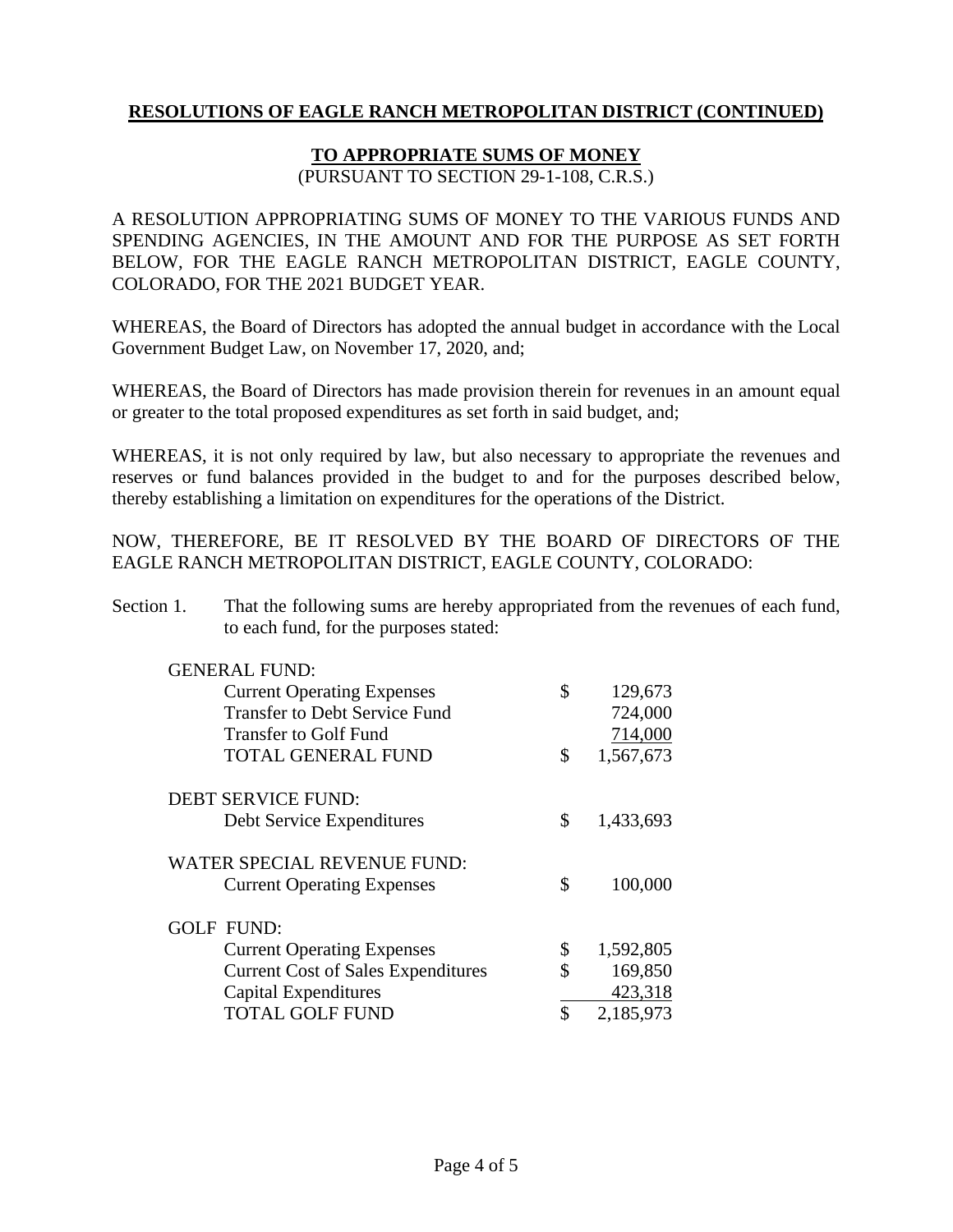## TO ADOPT 2021 BUDGET, SET MILL LEVIES AND **APPROPRIATE SUMS OF MONEY** (CONTINUED)

The above resolutions to adopt the 2021 budget, set the mill levies and to appropriate sums of money were adopted this 17th day of November, 2020.

Attest: Per Comple

Title: President ERMD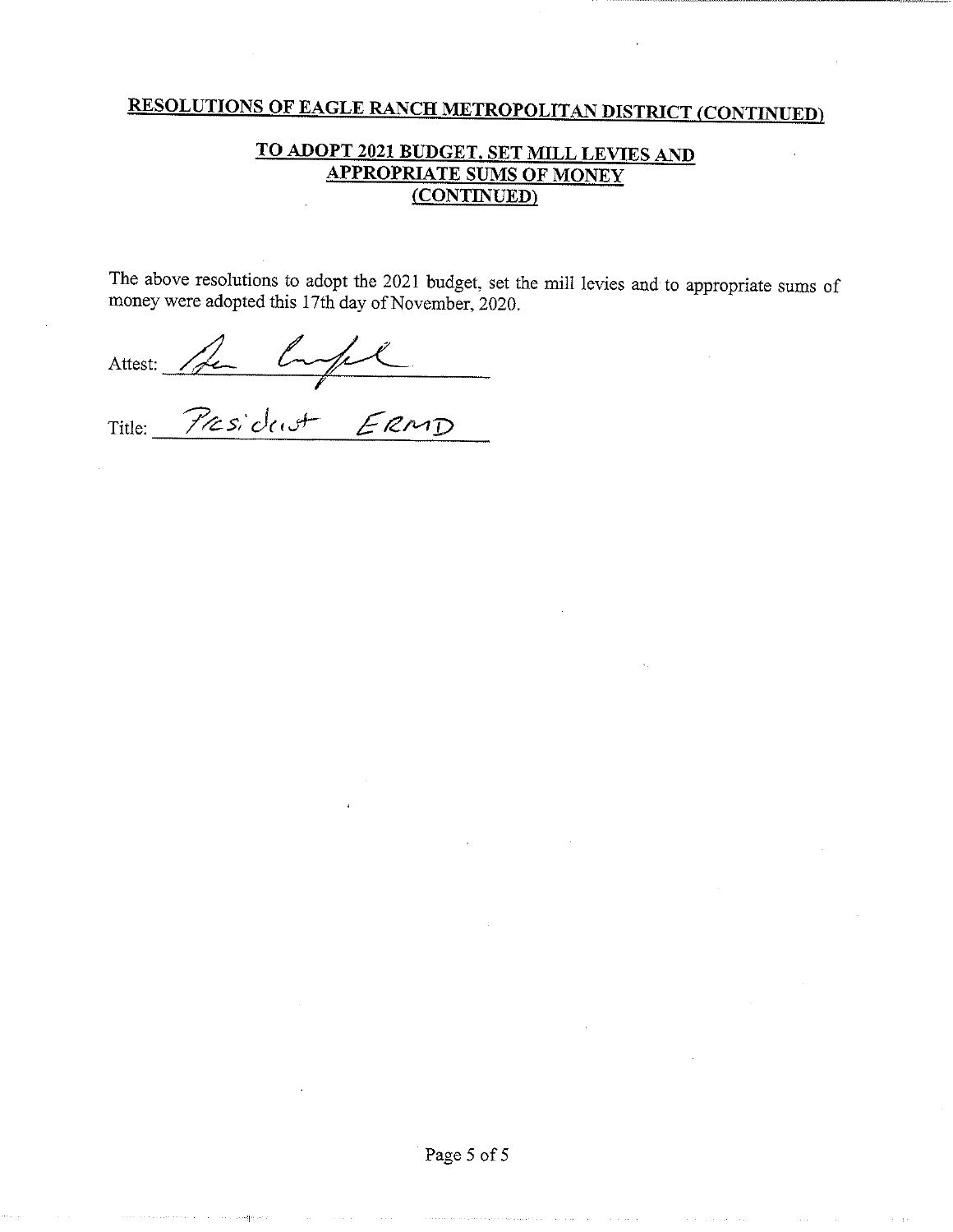| EAGLE RANCH METROPOLITAN DISTRICT<br><b>STATEMENT OF NET POSITION</b> |                          | <b>Debt</b>              | Water                    | Golf              |                |                |
|-----------------------------------------------------------------------|--------------------------|--------------------------|--------------------------|-------------------|----------------|----------------|
| Ten Months Ended October 31, 2020                                     | General                  | <b>Service</b>           | <b>Spec Rev</b>          | <b>Enterprise</b> | Long-Term      |                |
|                                                                       | Fund                     | Fund                     | Fund                     | Fund              | <b>Debt</b>    | Total          |
| Assets:                                                               |                          |                          |                          |                   |                |                |
| Cash-First Bank Checking                                              | 12.953                   |                          | 1,511                    | 292,363           |                | 306.827        |
| Cash- UMB Cash Account                                                | 99                       |                          |                          |                   |                | 99             |
| Cash-Colotrust 0.15%                                                  | 4,353,541                |                          |                          |                   |                | 4,353,541      |
| Cash - Centennial Business Checking                                   |                          |                          |                          |                   |                |                |
| Cash - CoBiz CD - 09/21 0.30%                                         | 248,067                  |                          |                          |                   |                | 248,067        |
| Cash- UMB Brokered CD's 1.5% - 2.3%                                   | 163,000                  |                          |                          |                   |                | 163,000        |
| Pooled Cash                                                           | (615, 422)               | 559,116                  | 17                       | 56,289            |                | 0              |
| <b>Total Cash</b>                                                     | 4,162,238                | 559,116                  | 1,528                    | 348,652           | $\overline{a}$ | 5,071,534      |
| <b>Accounts Receivable</b>                                            |                          |                          |                          | 51                |                | 51             |
| Inventories                                                           |                          |                          |                          | 50,691            |                | 50,691         |
| Property Tax Receivable                                               | 11,638                   | 4,655                    |                          |                   |                | 16,293         |
| Due from County Treasurer                                             |                          |                          |                          |                   |                |                |
| Due From Town of Eagle                                                |                          |                          |                          |                   |                |                |
| Due From EC SD REJ50                                                  |                          |                          |                          |                   |                |                |
| Prepaid Expenses & Deposits                                           |                          |                          |                          | 8,856             |                | 8,856          |
| <b>Total Other Current Assets</b>                                     | 11,638                   | 4,655                    | $\blacksquare$           | 59,599            | $\blacksquare$ | 75,891         |
| Golf Course, Buildings & Equipment                                    |                          |                          |                          | 9,250,543         |                | 9,250,543      |
| <b>Total Non-Current Assets</b>                                       | ÷                        | $\overline{a}$           | $\sim$                   | 9,250,543         | ÷.             | 9,250,543      |
| <b>Total Assets</b>                                                   | 4,173,876                | 563,771                  | 1,528                    | 9,658,794         | $\overline{a}$ | 14,397,969     |
| <b>Liabilities &amp; Deferred Inflows:</b>                            |                          |                          |                          |                   |                |                |
| <b>Accounts Payable</b>                                               | 9,857                    |                          | 1,500                    | 17,957            |                | 29,315         |
| Other Current Liabilities & Deferred Inflows                          |                          |                          |                          | 41,262            |                | 41,262         |
| Deferred Property Tax                                                 | 11,638                   | 4,655                    |                          |                   |                | 16,293         |
| <b>Total Current Liabilities &amp; Def Inflow</b>                     | 21,495                   | 4,655                    | 1,500                    | 59,219            |                | 86,869         |
| Series 2007 Bonds Payable                                             |                          |                          |                          |                   |                |                |
| Series 2011 Bonds Payable                                             |                          |                          |                          |                   | 3,890,000      | 3,890,000      |
| Series 2013 Bonds Payable                                             |                          |                          |                          |                   | 4,590,000      | 4,590,000      |
| Series 2017 Bonds Payable                                             |                          |                          |                          |                   | 3,130,000      | 3,130,000      |
| <b>Accrued Interest Payable</b>                                       |                          |                          |                          |                   | 35,198         | 35,198         |
| Bond Issue Premium, Net of Amortization                               |                          |                          |                          |                   | 57,391         | 57,391         |
| <b>Accrued Compensated Absences</b>                                   |                          |                          |                          | 19,053            |                | 19,053         |
| <b>Total Non-Current Liabilities</b>                                  | $\overline{\phantom{a}}$ | $\overline{\phantom{a}}$ | $\overline{\phantom{a}}$ | 19,053            | 11,702,589     | 11,721,642     |
| <b>Total Liabilities &amp; Deferred Inflows</b>                       | 21,495                   | 4,655                    | 1,500                    | 78,272            | 11,702,589     | 11,808,511     |
| <b>Net Position:</b>                                                  |                          |                          |                          |                   |                |                |
| Assigned & Unassigned                                                 | 4,152,380                | 559,116                  | 28                       | 349,032           |                | 5,060,556      |
| Invested in Capital Assets,                                           |                          |                          |                          | 9,250,543         |                | 9,250,543      |
| Net of Related Debt                                                   |                          |                          |                          | (19,053)          | (11,702,589)   | (11, 721, 642) |
| <b>Total Net Position</b>                                             | 4.152.380                | 559.116                  | 28                       | 9.580.522         | (11, 702, 589) | 2.589.458      |
|                                                                       |                          |                          |                          |                   |                |                |
| Total Liab, Def Inflows, & Net Position                               | 4,173,876                | 563,771                  | 1,528                    | 9,658,794         |                | 14,397,969     |
|                                                                       | $=$                      | $=$                      |                          | $=$               | $=$            |                |
|                                                                       | $=$                      | $\qquad \qquad =$        | $=$                      | $=$               | $=$            | $=$            |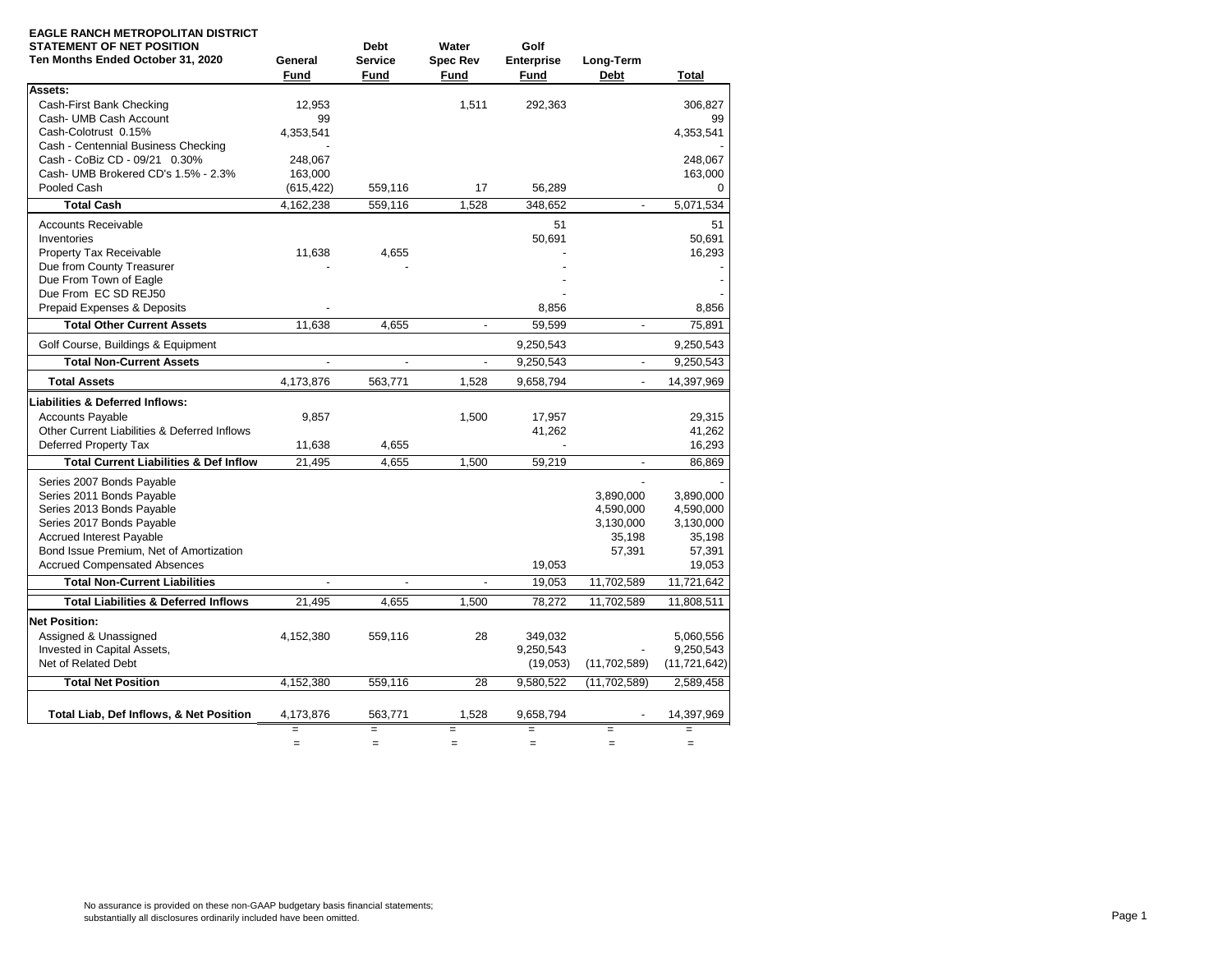#### **EAGLE RANCH METROPOLITAN DISTRICTSCHEDULE OF REVENUE, EXPENDITURES AND CHANGES IN FUND BALANCE Printed: 1/14/2021**

#### **COMBINED FUNDS- EXCLUDING WATER FUND**

|  |  | Ten Months Ended October 31, 2020 |  |
|--|--|-----------------------------------|--|
|  |  |                                   |  |

|                                                                  | 2019<br><b>Audited</b> | 2020<br>Adopted | Variance<br>Favorable | 2020        | <b>YTD Thru</b><br>10/31/2020 | <b>YTD Thru</b><br>10/31/2020 | Variance<br>Favorable | 2021<br>Adopted |                                    |
|------------------------------------------------------------------|------------------------|-----------------|-----------------------|-------------|-------------------------------|-------------------------------|-----------------------|-----------------|------------------------------------|
|                                                                  | <b>Actual</b>          | <b>Budget</b>   | (Unfavor)             | Forecast    | <b>Actual</b>                 | <b>Budget</b>                 | (Unfavor)             | <b>Budget</b>   | 2021 Budget Comments               |
| <b>Revenues:</b>                                                 |                        |                 |                       |             |                               |                               |                       |                 |                                    |
| <b>Assessed Value</b>                                            | 58,494,650             | 66,720,850      |                       | 66,720,850  |                               |                               |                       | 67,564,620      | November 2020 Final AV             |
| Mill Levy Rate                                                   | 38.000                 | 35.000          |                       | 35.000      |                               |                               |                       | 35.000          | Projected long-term need           |
| <b>Property Tax Revenues</b>                                     | 2,222,670              | 2,335,230       |                       | 2,335,230   | 2,318,937                     | 2,311,877                     | 7,059                 | 2,364,762       | AV times mill levy                 |
| Specific Ownership Tax                                           | 120,008                | 105.085         | 11,676                | 116,761     | 86.517                        | 78,814                        | 7,703                 | 118,238         | 5% of property taxes               |
| Interest & Other Income                                          | 81,269                 | 67,000          | (34, 400)             | 32,600      | 31,037                        | 55,500                        | (24, 463)             | 9,500           | Based on 2020                      |
| Bond Proceeds & Premium<br><b>Developer Contribution</b>         |                        |                 |                       |             |                               |                               |                       |                 | Next possible refunding is in 2021 |
| <b>Total Revenues:</b>                                           | 2,423,947              | 2,507,315       | (22, 724)             | 2,484,591   | 2,436,490                     | 2,446,191                     | (9,701)               | 2,492,500       |                                    |
|                                                                  |                        |                 |                       |             |                               |                               |                       |                 |                                    |
| Expenditures:<br><b>General &amp; Debt Service Fund Overhead</b> |                        |                 |                       |             |                               |                               |                       |                 |                                    |
| Operating & Administrative                                       | 40,968                 | 69,550          | 11,058                | 58,492      | 52,724                        | 64,750                        | 12,026                | 55,000          | See Detail                         |
| <b>Treasurers Fees</b>                                           | 66,791                 | 70,057          |                       | 70,057      | 69,745                        | 69,356                        | (388)                 | 70,943          | 3% of taxes                        |
| <b>Operating Contingency</b>                                     |                        | 30,000          | 30,000                |             |                               | 25,000                        | 25,000                | 30,000          | Unforeseen needs                   |
| <b>Total General &amp; Debt Svc Overhead</b>                     | 107,759                | 169,607         | 41,058                | 128,549     | 122,469                       | 159,106                       | 36,637                | 155,943         |                                    |
| <b>Bond Debt Service</b>                                         |                        |                 |                       |             |                               |                               |                       |                 |                                    |
| Principal                                                        | 970,000                | 990,000         |                       | 990,000     |                               |                               |                       | 1,010,000       | Per Amortization Schedule          |
| Interest                                                         | 446,889                | 422,388         |                       | 422,388     | 211,194                       | 211,194                       |                       | 397,424         | Per Amortization Schedule          |
| Refunding & Defeasance Costs                                     |                        |                 |                       |             |                               |                               |                       |                 | Next possible refunding is in 2021 |
| <b>Total Bond Debt Service</b>                                   | 1,416,889              | 1,412,388       | $\blacksquare$        | 1,412,388   | 211,194                       | 211,194                       |                       | 1,407,424       |                                    |
| <b>Total Expenditures:</b>                                       | 1,524,648              | 1,581,995       | 41,058                | 1,540,937   | 333,663                       | 370,300                       | 36,637                | 1,563,366       |                                    |
| Net Before Golf Course                                           | 899,299                | 925,320         | 18,334                | 943,654     | 2,102,828                     | 2,075,891                     | 26,937                | 929,134         |                                    |
| <b>Golf Course Revenues (Expenses)</b>                           |                        |                 |                       |             |                               |                               |                       |                 |                                    |
| <b>Operating Revenues</b>                                        | 1,105,601              | 1,152,769       | 236,423               | 1,389,192   | 1,392,670                     | 1,140,978                     | 251,692               | 1,302,500       | See Golf Fund for details          |
| <b>Operating Expenses</b>                                        | (1, 353, 853)          | (1,484,189)     | (10, 252)             | (1,494,441) | (1, 247, 124)                 | (1, 337, 857)                 | 90,733                | (1,592,805)     | See Golf Fund for details          |
| Leases, Trade Ins & Dev /HOA Donations                           | 2,280                  |                 | 3,000                 | 3,000       | 3,000                         |                               | 3,000                 |                 | See Golf Fund for details          |
| <b>Capital Expenses</b><br>Equipment Loan Principal & Interest   | (329, 232)             | (269, 725)      | 76,609                | (193, 116)  | (105,099)                     | (270, 025)                    | 164,926               | (423, 318)      | See Golf Fund for details          |
| Golf Course Net Income (Loss)                                    | (575, 205)             | (601, 145)      | 305,781               | (295, 365)  | 43,447                        | (466, 904)                    | 510,351               | (713, 623)      |                                    |
| Change in Fund Balance                                           | 324,094                | 324,175         | 324,115               | 648,290     | 2,146,275                     | 1,608,987                     | 537,288               | 215,510         |                                    |
| <b>Beginning Fund Balance:</b>                                   | 2,590,160              | 2,845,764       | 68,490                | 2,914,254   | 2,914,254                     | 2,845,765                     | 68,489                | 3,562,544       |                                    |
| <b>Ending Fund Balance:</b>                                      | 2,914,254              | 3,169,939       | 392,604               | 3,562,544   | 5,060,528                     | 4,454,752                     | 605,776               | 3,778,054       |                                    |
|                                                                  | $\equiv$               | $\equiv$        | $=$                   | $=$         | $\equiv$                      | $=$                           | $=$                   | $\equiv$        |                                    |
|                                                                  | $\equiv$               |                 | $=$                   |             | $\equiv$                      |                               | $\equiv$              |                 |                                    |
| <b>Breakout of Mill Levy:</b>                                    |                        |                 |                       |             |                               |                               |                       |                 |                                    |
| <b>General Operations</b>                                        | (1.6)                  | (0.0)           |                       | (0.3)       |                               |                               |                       | 0.4             |                                    |
| <b>Debt Service</b>                                              | 24.2                   | 21.2            |                       | 21.2        |                               |                               |                       | 20.8            |                                    |
| Golf Course                                                      | 15.4                   | 13.9            |                       | 14.1        |                               |                               |                       | 13.8            |                                    |
| <b>TOTAL</b>                                                     | 38.0                   | 35.0            |                       | 35.0        |                               |                               |                       | 35.0            |                                    |
|                                                                  |                        |                 |                       |             |                               |                               |                       |                 |                                    |

**Modified Accrual Basis**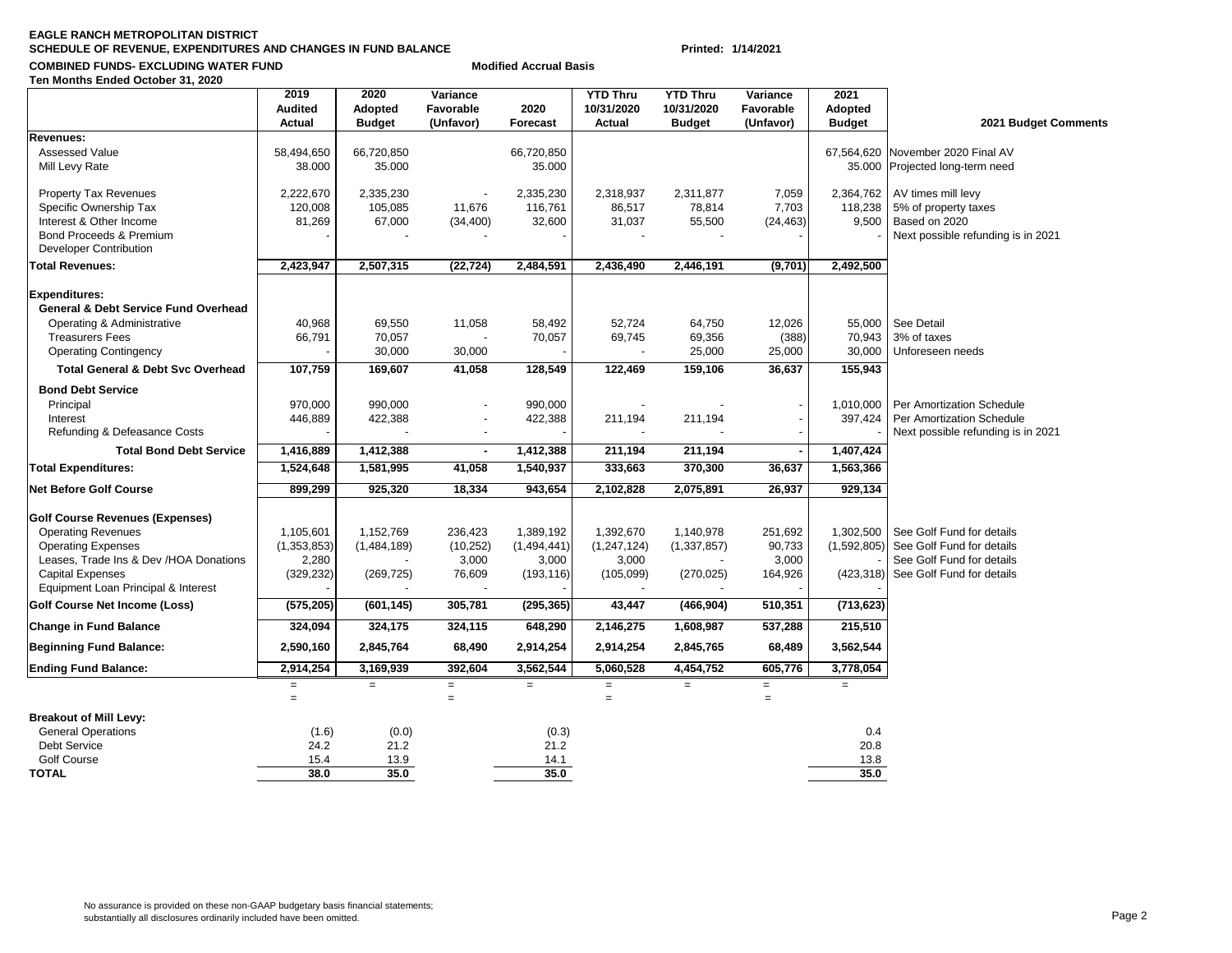| <b>Change in Fund Balance</b> | 323,268   | 322,492           | 324,398                        | 646,890   | 1,446,173 | 1,177,513 | 268,660           | 214,898   |
|-------------------------------|-----------|-------------------|--------------------------------|-----------|-----------|-----------|-------------------|-----------|
| Beginning Fund Balance:       | 2,382,940 | 2,637,443         | 68,764                         | 2,706,207 | 2,706,207 | 2,637,443 | 68,764            | 3,353,097 |
| <b>Ending Fund Balance:</b>   | 2,706,207 | 2,959,935         | 393,163                        | 3,353,097 | 4,152,380 | 3,814,956 | 337,424           | 3,567,995 |
|                               | $=$       | $\qquad \qquad =$ | $\qquad \qquad =\qquad \qquad$ |           | $=$       | $=$       | $\qquad \qquad =$ |           |
|                               |           |                   |                                |           |           |           |                   |           |
|                               |           |                   |                                |           |           |           |                   |           |
|                               |           |                   |                                |           |           |           |                   |           |
|                               |           |                   |                                |           |           |           |                   |           |
|                               |           |                   |                                |           |           |           |                   |           |
|                               |           |                   |                                |           |           |           |                   |           |
|                               |           |                   |                                |           |           |           |                   |           |
|                               |           |                   |                                |           |           |           |                   |           |
|                               |           |                   |                                |           |           |           |                   |           |
|                               |           |                   |                                |           |           |           |                   |           |

**Total Other Sources (Uses) (1,214,000) (1,342,000) 313,000 (1,029,000) (200,000) (445,000) 245,000 (1,438,000)**

# **EAGLE RANCH METROPOLITAN DISTRICT**

#### **SCHEDULE OF REVENUE, EXPENDITURES AND CHANGES IN FUND BALANCE Printed: 1/14/2021 GENERAL FUND Modified Accrual BasisTen Months Ended October 31, 2020 2019 2020 Variance YTD Thru YTD Thru Variance 2021 Audited Adopted Favorable 2020 10/31/20 10/31/20 Favorable Adopted Actual Budget (Unfavor) Forecast Actual Budget (Unfavor) Budget 2021 Budget Comments Revenues:**Assessed Value 66,720,850 66,720,850 66,720,850 66,720,850 66,720,850 66,720,850 66,720,850 67,200 Final AV Mill Levy Rate 25.000 25.000 25.000 25.000 25.000 25.000 25.000 25.000 25.000 25.000 25.000 25.000 Altil Levy Property Tax Revenues 1,462,283 1,668,021 - 1,668,021 1,668,021 1,651,341 5,042 1,689,116 AV times mill levy Specific Ownership Tax 78,953 75,061 8,340 83,401 61,798 56,296 5,502 84,456 5% of property taxes Interest & Other Income 80,009 65,000 (33,000) 32,000 30,534 54,167 (23,633) 9,000 UMB CDs, ColoTrust, Delinquent taxes **Total Revenues: 1,621,244 1,808,082 (24,660) 1,783,422 1,748,715 1,761,803 (13,089) 1,782,571 Expenditures:** Accounting 26,186 33,000 (5,000) 38,000 35,244 30,200 (5,044) 33,000 less than 2020 because anticipate less special Board meetings<br>Audit 8,950 9,400 - 9,400 9,400 9,400 - 9,400 - 9,400 - 9,400 Per 2020 engagement letter Audit **8,950** 9,400 - 9,400 9,400 9,400 9,400 9,400 - 9,400 Per 2020 engagement letter<br>Bank Charges **100** 2 - (100) 100 78 - (78) 100 Bank Charges 2 | - (100) 100 | 78 - (78)| 100 Election 20 15,000 12,869 2,131 2,131 15,000 12,869 - No election in 2021 Office Overhead 374 1,000 - 1,000 591 833 242 1,000 Based on forecast Dues and Subscriptions 1,075 1,250 12 1,238 1,238 1,250 13 1,300 SDA dues Insurance 3,085 3,900 277 3,623 3,623 3,900 277 4,200 Based on forecast plus 15% Legal Fees 20 10 100 100 344 5,000 3,000 2,000 419 4,167 3,748 5,000 Normal plus unforeseen needs<br>13,941 50,041 50,041 50,041 49,818 49,540 277) 50,673 3% of Property Taxes Treasurers Fees **1** 43,941 43,941 50,041 - 50,041 49,818 49,540 (277) 50,673 3% of Property Taxes Other - - - - - -Contingency 25,000 25,000 25,000 25,000 25,000 25,000 25,000 25,000 25,000 25,000 25,000 Unforeseen needs/ avoid budget amend **Total Expenditures: 83,977 143,591 36,058 107,533 102,542 139,290 36,748 129,673 Net Revenues Over (Under) Expenditures 1,537,268 1,664,492 11,398 1,675,890 1,646,173 1,622,513 23,660 1,652,898 Other Sources and (Uses)** Transfer to Debt Service Fund (638,000) (740,000) 7,000 (733,000) - - - - - (724,000) To cover debt service shortfall

Transfer to Golf Fund Transfer to Golf Fund the to capital experiments of the C20,000 (296,000) (296,000) (200,000) (200,000) (445,000) (714,000) To balance golf budget- higher than normal due to capital expendient expendi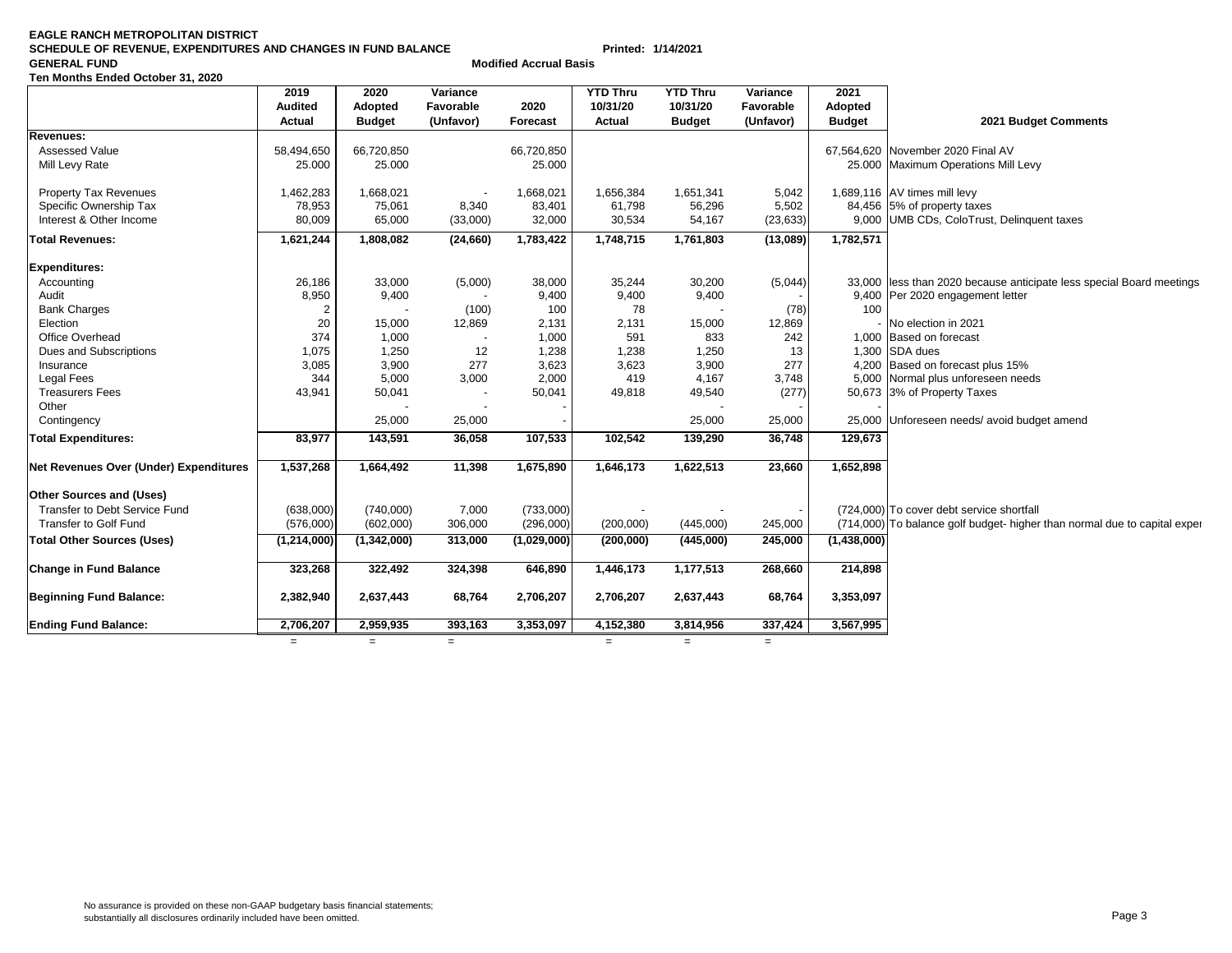#### **EAGLE RANCH METROPOLITAN DISTRICT SCHEDULE OF REVENUE, EXPENDITURES AND CHANGES IN FUND BALANCE Printed: 1/14/2021 DEBT SERVICE FUND Modified Accrual Basis Ten Months Ended October 31, 2020**

|                                                                                                                                                                                                                                                                                                                   | 2019<br><b>Audited</b>                                                           | 2020<br>Adopted                                                                             | Variance<br>Favorable     | 2020                                                                               | <b>YTD Thru</b><br>10/31/2020                    | <b>YTD Thru</b><br>10/31/20                      | Variance<br>Favorable            | 2021<br><b>Adopted</b> |                                                                                                                                                                                                                                                                                                                             |
|-------------------------------------------------------------------------------------------------------------------------------------------------------------------------------------------------------------------------------------------------------------------------------------------------------------------|----------------------------------------------------------------------------------|---------------------------------------------------------------------------------------------|---------------------------|------------------------------------------------------------------------------------|--------------------------------------------------|--------------------------------------------------|----------------------------------|------------------------|-----------------------------------------------------------------------------------------------------------------------------------------------------------------------------------------------------------------------------------------------------------------------------------------------------------------------------|
|                                                                                                                                                                                                                                                                                                                   | Actual                                                                           | <b>Budget</b>                                                                               | (Unfavor)                 | Forecast                                                                           | Actual                                           | <b>Budget</b>                                    | (Unfavor)                        | <b>Budget</b>          | 2021 Budget Comments                                                                                                                                                                                                                                                                                                        |
| Revenues:<br><b>Assessed Value</b><br>Mill Levy Rate                                                                                                                                                                                                                                                              | 58,494,650<br>13.000                                                             | 66,720,850<br>10.000                                                                        |                           | 66,720,850<br>10.000                                                               |                                                  |                                                  |                                  |                        | 67.564.620 November 2020 Final AV<br>10.000 Amt Required to fund debt service                                                                                                                                                                                                                                               |
| Property Tax Revenue<br>Specific Ownership Tax<br>Interest Income<br><b>Total Revenues:</b>                                                                                                                                                                                                                       | 760,387<br>41,056<br>1,260<br>802,703                                            | 667,209<br>30,024<br>2,000<br>699,233                                                       | 3,336<br>(1,400)<br>1,936 | 667,209<br>33,360<br>600<br>701,169                                                | 662,553<br>24,719<br>503<br>687,776              | 660,536<br>22,518<br>1,333<br>684,388            | 2,017<br>2,201<br>(830)<br>3,388 | 709,929                | 675,646 AV times mill levy<br>33,782 5% of property taxes<br>500 Delinquent taxes                                                                                                                                                                                                                                           |
|                                                                                                                                                                                                                                                                                                                   |                                                                                  |                                                                                             |                           |                                                                                    |                                                  |                                                  |                                  |                        |                                                                                                                                                                                                                                                                                                                             |
| <b>Expenditures:</b><br>Treasurer's Fees<br>Paying Agent Fees<br>2011 Bonds- Interest<br>2011 Bonds- Principal<br>2013 Bonds- Interest<br>2013 Bonds- Principal<br>2017 Bonds- Interest<br>2017 Bonds- Principal<br>Other/Contingency<br><b>Prior Bond Principal &amp; Interest</b><br><b>Total Expenditures:</b> | 22,849<br>933<br>204,375<br>169,974<br>380,000<br>72,540<br>590,000<br>1,440,671 | 20,016<br>1,000<br>204,375<br>156,978<br>385,000<br>61,035<br>605,000<br>5,000<br>1,438,404 | 5,000<br>5,000            | 20,016<br>1,000<br>204,375<br>156,978<br>385,000<br>61,035<br>605,000<br>1,433,404 | 19,927<br>102,188<br>78,489<br>30,518<br>231,121 | 19,816<br>102,188<br>78,489<br>30,518<br>231,010 | (111)<br>(111)                   | 1,000<br>1,433,693     | 20,269 3% of Property Tax Revenue<br>204.375 Per Schedule- Paid off in 2029<br>- Per Schedule- Paid off in 2029<br>143,811   Per Schedule- Paid off in 2029<br>400,000 Per Schedule- Paid off in 2029<br>49,238 Per Schedule- Paid off in 2024<br>610,000 Per Schedule- Paid off in 2024<br>5,000 To avoid budget amendment |
| Net Revenues Over (Under) Expenditures                                                                                                                                                                                                                                                                            | (637,969)                                                                        | (739, 171)                                                                                  | 6,936                     | (732, 235)                                                                         | 456,655                                          | 453,378                                          | 3,277                            | (723, 764)             |                                                                                                                                                                                                                                                                                                                             |
| Other Sources and (Uses):<br>Transfer From General Fund                                                                                                                                                                                                                                                           | 638,000                                                                          | 740,000                                                                                     | (7,000)                   | 733,000                                                                            |                                                  |                                                  |                                  |                        | 724,000 Amt required to cover shortfall                                                                                                                                                                                                                                                                                     |
| Bond Proceeds & Issuance Costs                                                                                                                                                                                                                                                                                    |                                                                                  |                                                                                             |                           |                                                                                    | $\blacksquare$                                   |                                                  |                                  |                        |                                                                                                                                                                                                                                                                                                                             |
| <b>Total Other Sources (Uses)</b>                                                                                                                                                                                                                                                                                 | 638,000                                                                          | 740,000                                                                                     | (7,000)                   | 733,000                                                                            |                                                  |                                                  |                                  | 724,000                |                                                                                                                                                                                                                                                                                                                             |
| <b>Excess (Deficit) Revenues over Expenditur</b>                                                                                                                                                                                                                                                                  | 31                                                                               | 829                                                                                         | (64)                      | 765                                                                                | 456,655                                          | 453,378                                          | 3,277                            | 236                    |                                                                                                                                                                                                                                                                                                                             |
| <b>Beginning Fund Balance:</b>                                                                                                                                                                                                                                                                                    | 102,431                                                                          | 103,181                                                                                     | (719)                     | 102,462                                                                            | 102,462                                          | 103,181                                          | (719)                            | 103,226                |                                                                                                                                                                                                                                                                                                                             |
| <b>Ending Fund Balance</b>                                                                                                                                                                                                                                                                                        | 102,462                                                                          | 104,010                                                                                     | (783)                     | 103,226                                                                            | 559,116                                          | 556,559                                          | 2,557                            | 103,462                |                                                                                                                                                                                                                                                                                                                             |
|                                                                                                                                                                                                                                                                                                                   | $=$                                                                              | $=$                                                                                         | $=$                       |                                                                                    | $=$                                              | $=$                                              | $=$                              |                        |                                                                                                                                                                                                                                                                                                                             |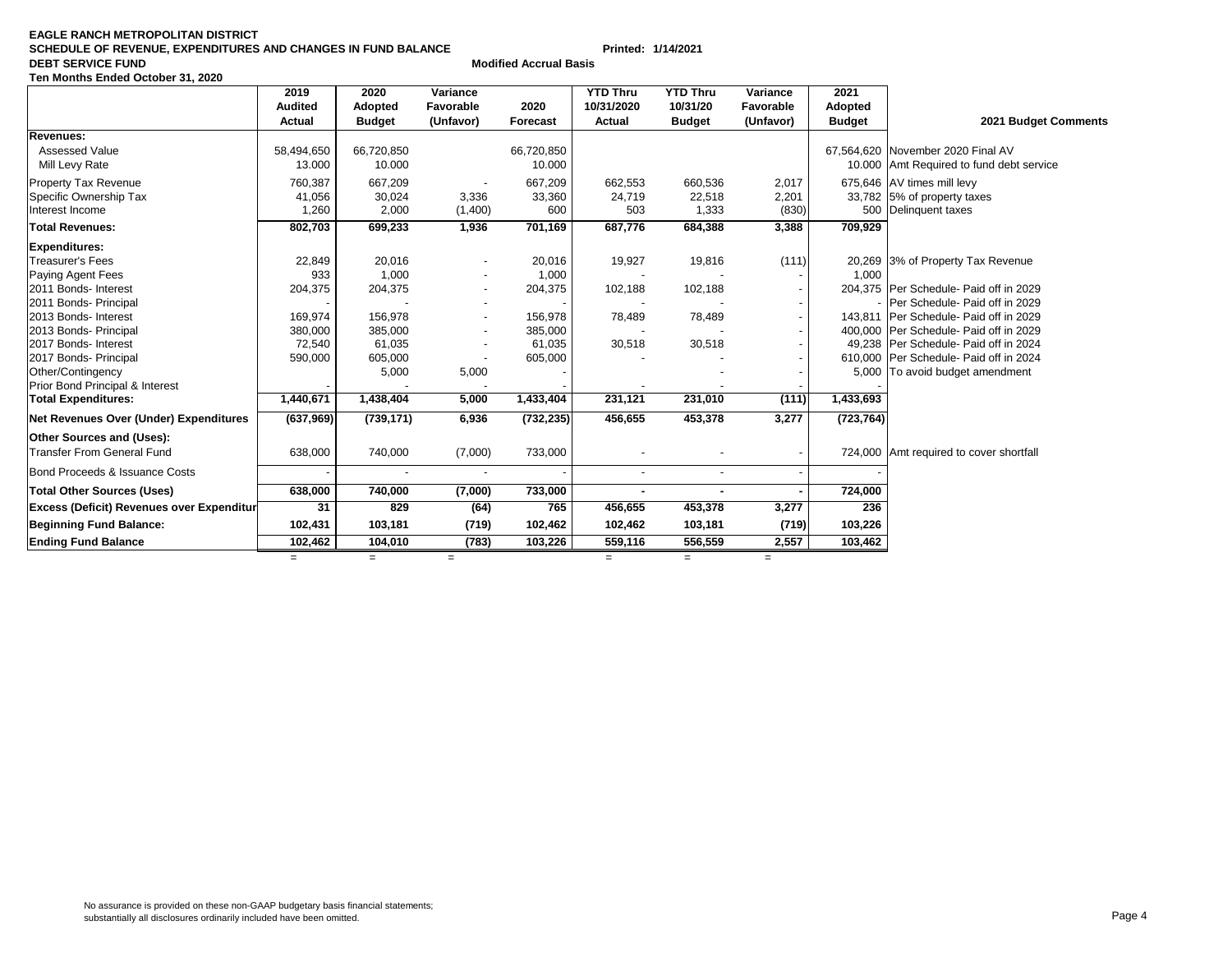#### **EAGLE RANCH METROPOLITAN DISTRICT SCHEDULE OF REVENUE, EXPENDITURES AND CHANGES IN FUND BALANCE Printed: 1/14/2021 WATER SPECIAL REVENUE FUND Ten Months Ended October 31, 2020**

**Modified Accrual Basis** 

|                                        | 2019<br><b>Audited</b><br>Actual | 2020<br>Adopted<br><b>Budget</b> | Variance<br>Favorable<br>(Unfavor) | 2020<br>Forecast | <b>YTD Thru</b><br>10/31/2020<br>Actual | <b>YTD Thru</b><br>10/31/20<br><b>Budget</b> | Variance<br>Favorable<br>(Unfavor) | 2021<br><b>Adopted</b><br><b>Budget</b> | 2021 Budget Comments                        |
|----------------------------------------|----------------------------------|----------------------------------|------------------------------------|------------------|-----------------------------------------|----------------------------------------------|------------------------------------|-----------------------------------------|---------------------------------------------|
| <b>Revenues:</b>                       |                                  |                                  |                                    |                  |                                         |                                              |                                    |                                         |                                             |
| <b>Water Tap Fees:</b>                 |                                  |                                  |                                    |                  |                                         |                                              |                                    |                                         |                                             |
| Tap fees                               | 12,000                           | 100,000                          | (85,000)                           | 15,000           | 13,500                                  | 83,333                                       | (69, 833)                          |                                         | 100,000 Budgeted high to avoid amendment    |
| Interest income                        |                                  |                                  |                                    |                  |                                         |                                              |                                    |                                         |                                             |
| Developer Contribution                 |                                  |                                  |                                    |                  |                                         |                                              |                                    |                                         |                                             |
| Total Revenue:                         | 12,000                           | 100,000                          | (85,000)                           | 15,000           | 13,500                                  | 83,333                                       | (69, 833)                          | 100,000                                 |                                             |
| Expenditures:                          |                                  |                                  |                                    |                  |                                         |                                              |                                    |                                         |                                             |
| Town & Developer Repayments            | 12,000                           | 100,000                          | 85,000                             | 15,000           | 13,500                                  | 83,333                                       | 69,833                             |                                         | 100,000 All paid out, no impact to District |
| <b>Bank charges</b>                    |                                  |                                  |                                    |                  |                                         |                                              |                                    |                                         |                                             |
| <b>Total Expenditures</b>              | 12,000                           | 100,000                          | 85,000                             | 15,000           | 13,500                                  | 83,333                                       | 69,833                             | 100,000                                 |                                             |
| <b>Revenues and Other Sources Over</b> |                                  |                                  |                                    |                  |                                         |                                              |                                    |                                         |                                             |
| <b>Expenditures</b>                    |                                  |                                  |                                    |                  |                                         |                                              |                                    |                                         |                                             |
| <b>Beginning Fund Balance:</b>         | 28                               | 28                               | $\overline{\phantom{a}}$           | 28               | 28                                      | 28                                           |                                    | 28                                      |                                             |
| <b>Ending Fund Balance:</b>            | 28                               | 28                               |                                    | 28               | 28                                      | 28                                           |                                    | 28                                      |                                             |
|                                        | $=$                              | $=$                              | $=$                                | $=$              | $=$                                     | $=$                                          | $=$                                |                                         |                                             |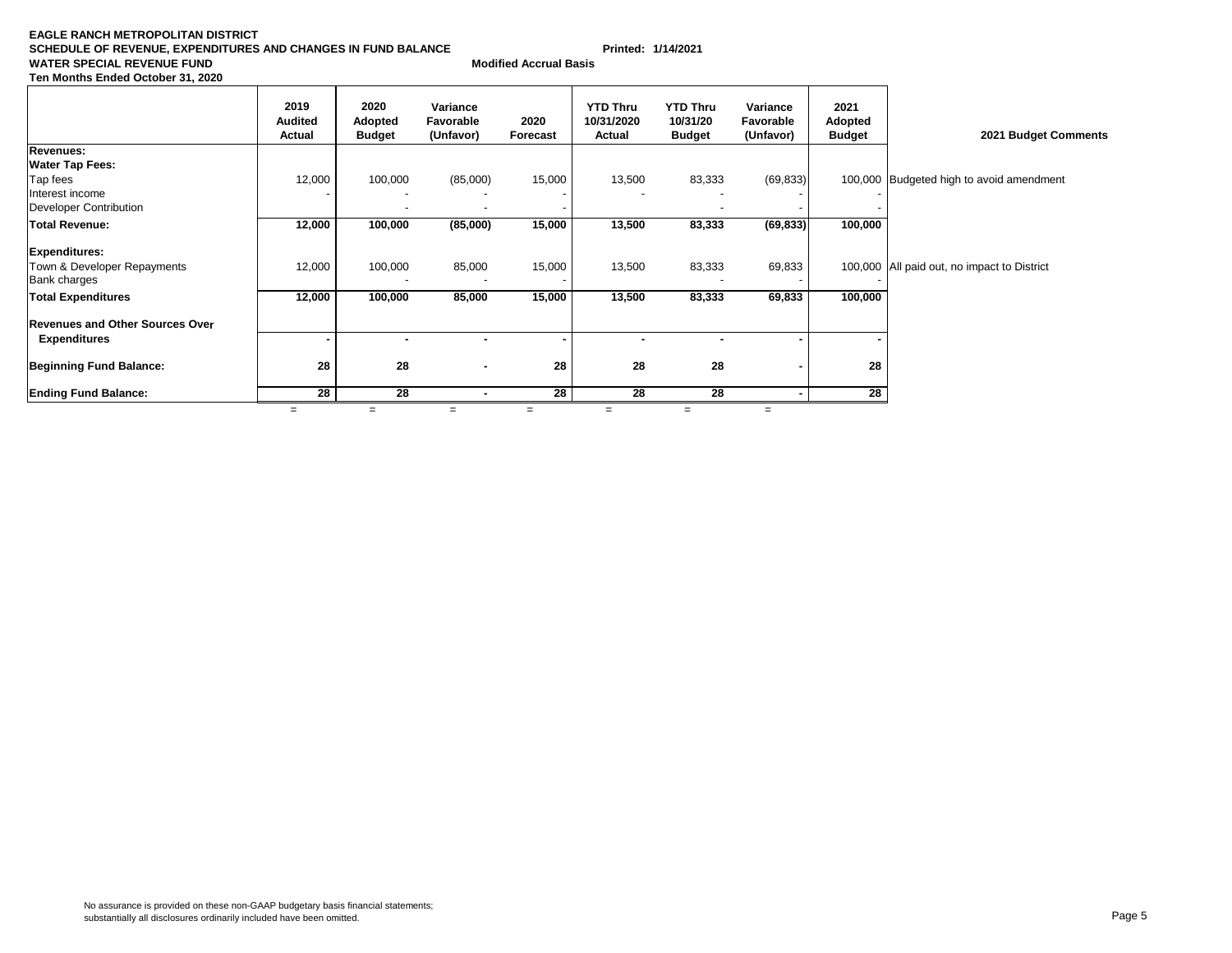#### **EAGLE RANCH METROPOLITAN DISTRICT SCHEDULE OF REVENUE, EXPENDITURES AND CHANGES IN FUND BALANCE Printed: 1/14/2021 GOLF FUNDTen Months Ended October 31, 2020**

**Modified Accrual Basis**

|                                                | 2019<br><b>Audited</b><br><b>Actual</b> | 2020<br><b>Adopted</b><br><b>Budget</b> | Variance<br>Favorable<br>(Unfavor) | 2020<br>Forecast | <b>YTD Thru</b><br>10/31/2020<br>Actual | <b>YTD Thru</b><br>10/31/20<br><b>Budget</b> | Variance<br>Favorable<br>(Unfavor) | 2021<br>Adopted<br><b>Budget</b> |                             | 2021 |
|------------------------------------------------|-----------------------------------------|-----------------------------------------|------------------------------------|------------------|-----------------------------------------|----------------------------------------------|------------------------------------|----------------------------------|-----------------------------|------|
| <b>Operating Revenues:</b>                     |                                         |                                         |                                    |                  |                                         |                                              |                                    |                                  |                             |      |
| Green Fees - Page 7                            | 682,486                                 | 715,000                                 | 187,210                            | 902,210          | 901,455                                 | 711,200                                      | 190,255                            | 828,000                          | See detail below            |      |
| Other Golf Revenue - Page 7                    | 281,677                                 | 299,200                                 | 38,438                             | 337,638          | 336,592                                 | 294,456                                      | 42,136                             | 330,200                          | See detail below            |      |
| Golf Shop Merchandise - Page 10                | 128,741                                 | 140,500                                 | 12,200                             | 152,700          | 154,497                                 | 136,720                                      | 17,777                             | 145,500                          | See detail below            |      |
| Food & Beverage Revenue - Page 13              | 158,560                                 | 163,200                                 | 18,430                             | 181,630          | 160,805                                 | 163,200                                      | (2, 395)                           | 166,500                          | See detail below            |      |
| Other Income - Page 18                         | 11,347                                  | 2,150                                   |                                    | 2,150            | 24                                      | 1,792                                        | (1,768)                            |                                  | 2,150 See detail below      |      |
| <b>Gross Operating Revenues:</b>               | 1,262,811                               | 1,320,050                               | 256,278                            | 1,576,328        | 1,553,373                               | 1,307,368                                    | 246,005                            | 1,472,350                        |                             |      |
| <b>Cost of Sales:</b>                          |                                         |                                         |                                    |                  |                                         |                                              |                                    |                                  |                             |      |
| Golf Shop Merchandise - Page 10                | 90.807                                  | 100,600                                 | (13, 136)                          | 113,736          | 108,474                                 | 99.709                                       | (8,765)                            |                                  | 102.790 See detail below    |      |
| Food & Beverage - Page 13                      | 66,404                                  | 66,681                                  | (6, 719)                           | 73,400           | 52,229                                  | 66,681                                       | 14,452                             | 67,060                           | See detail below            |      |
| <b>Total Cost of Sales</b>                     | 157,211                                 | 167,281                                 | (19, 855)                          | 187,136          | 160,703                                 | 166,390                                      | 5,687                              | 169,850                          |                             |      |
| Net Revenues:                                  | 1,105,601                               | 1,152,769                               | 236,423                            | 1,389,192        | 1,392,670                               | 1,140,978                                    | 251,692                            | 1,302,500                        |                             |      |
| <b>Operating Expenses:</b>                     |                                         |                                         |                                    |                  |                                         |                                              |                                    |                                  |                             |      |
| Golf Department - Page 9                       | 285,799                                 | 293,869                                 | (8, 424)                           | 302,293          | 268,264                                 | 273,632                                      | 5,369                              |                                  | 303,511 See detail below    |      |
| Golf Shop Merchandise - Page 10                | 12,259                                  | 11,786                                  | (2,991)                            | 14,776           | 14,073                                  | 11,786                                       | (2, 288)                           |                                  | 15,643 See detail below     |      |
| Golf Course Maintenance - Page 12              | 600,380                                 | 677,356                                 | (1,714)                            | 679,070          | 545,128                                 | 598,808                                      | 53,680                             | 741,930                          | See detail below            |      |
| Food & Beverage - Page 14                      | 91,388                                  | 102,915                                 | 8,072                              | 94,843           | 83,072                                  | 97,518                                       | 14,446                             |                                  | 104,699 See detail below    |      |
| General & Administrative - Page15              | 266,103                                 | 290,044                                 | 3,862                              | 286,182          | 249,085                                 | 254,516                                      | 5,431                              | 312,652                          | See detail below            |      |
| Marketing - Page 16                            | 41,708                                  | 46,000                                  | (20)                               | 46,020           | 36,624                                  | 46,000                                       | 9,376                              |                                  | 46.100 See detail below     |      |
| Clubhouse - Page 17                            | 56,215                                  | 62,220                                  | (9,037)                            | 71,257           | 50,879                                  | 55,598                                       | 4,719                              |                                  | 68,270 See detail below     |      |
| <b>Total Operating Expenses:</b>               | 1,353,853                               | 1,484,190                               | (10, 251)                          | 1,494,441        | 1,247,124                               | 1,337,857                                    | 90,733                             | 1,592,805                        |                             |      |
| Net Golf Course Operating Income (Loss)        | (248, 252)                              | (331, 421)                              | 226,173                            | (105, 249)       | 145,546                                 | (196, 879)                                   | 342,425                            | (290, 305)                       |                             |      |
| Other Sources (Uses)                           |                                         |                                         |                                    |                  |                                         |                                              |                                    |                                  |                             |      |
| Capital Expenditures - Page 18                 | (329, 232)                              | (269, 725)                              | 76,609                             | (193, 116)       | (105,099)                               | (270, 025)                                   | 164,926                            |                                  | (423,318) See detail below  |      |
| Lease Proceeds - Page 18                       |                                         |                                         |                                    |                  |                                         |                                              |                                    |                                  |                             |      |
| Sale/Trade In Of Fixed Assets - Page 18        | 2,280                                   |                                         | 3,000                              | 3,000            | 3,000                                   |                                              | 3,000                              |                                  |                             |      |
| Debt Service Expense - Page 18                 |                                         |                                         |                                    |                  |                                         |                                              |                                    |                                  |                             |      |
| ncome (Loss) Before DS, Dev Cont, & Trfr       | (575, 205)                              | (601, 146)                              | 305,782                            | (295, 365)       | 43,447                                  | (466, 904)                                   | 510,351                            | (713, 623)                       |                             |      |
| Transfer From General Fund - Page 18           | 576,000                                 | 602,000                                 | (306,000)                          | 296,000          | 200,000                                 | 445,000                                      | (245,000)                          |                                  | 714,000 To cover shortfall. |      |
| Transfer From Debt Svc Fund - Page 18          |                                         |                                         |                                    |                  |                                         |                                              |                                    |                                  |                             |      |
| Developer & HOA Contributions - Page 18        |                                         |                                         |                                    |                  |                                         |                                              |                                    |                                  |                             |      |
| <b>Total Transfers &amp; Dev Contributions</b> | 576,000                                 | 602,000                                 | (306,000)                          | 296,000          | 200,000                                 | 445,000                                      | (245,000)                          | 714,000                          |                             |      |
| Increase (Decrease) In Fund Balance            | 795                                     | 854                                     | (218)                              | 635              | 243,447                                 | (21, 904)                                    | 265,351                            | 377                              |                             |      |
| <b>Beginning Fund Balance</b>                  | 104,790                                 | 105,141                                 | 444                                | 105,585          | 105,585                                 | 105,141                                      | 444                                | 106,220                          |                             |      |
| <b>Ending Fund Balance</b>                     | 105,585                                 | 105,995                                 | 225                                | 106,220          | 349.032                                 | 83,237                                       | 265,795                            | 106,597                          |                             |      |
|                                                | $=$                                     | $=$                                     | $=$                                |                  | $=$                                     | $=$                                          | $=$                                |                                  |                             |      |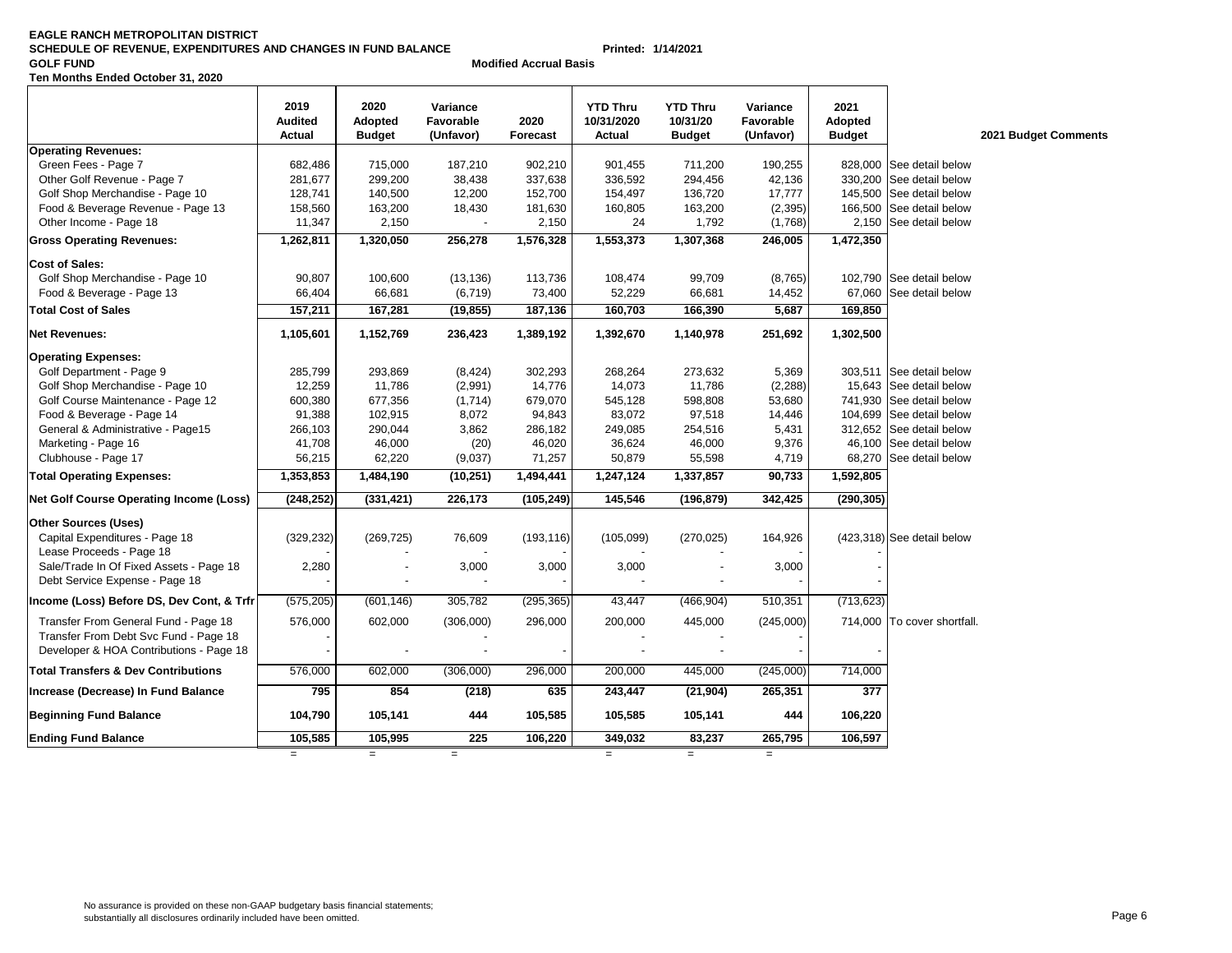## **CERTIFICATION OF TAX LEVIES for NON-SCHOOL Governments**

| <b>TO:</b> County Commissioners <sup>1</sup> of                                                                                      |                        | Eagle County                                       |                                                                                             |                                                                                                    |                     |                           | , Colorado.                |  |  |  |  |
|--------------------------------------------------------------------------------------------------------------------------------------|------------------------|----------------------------------------------------|---------------------------------------------------------------------------------------------|----------------------------------------------------------------------------------------------------|---------------------|---------------------------|----------------------------|--|--|--|--|
|                                                                                                                                      |                        | On behalf of the Eagle Ranch Metropolitan District |                                                                                             |                                                                                                    |                     |                           |                            |  |  |  |  |
|                                                                                                                                      |                        |                                                    |                                                                                             | $(taxing entity)^{A}$                                                                              |                     |                           |                            |  |  |  |  |
|                                                                                                                                      | the Board of Directors |                                                    |                                                                                             |                                                                                                    |                     |                           |                            |  |  |  |  |
|                                                                                                                                      |                        |                                                    |                                                                                             | (governing body) $\mathbf{B}$                                                                      |                     |                           |                            |  |  |  |  |
|                                                                                                                                      |                        | of the Eagle Ranch Metropolitan District           |                                                                                             | (local government) <sup>c</sup>                                                                    |                     |                           |                            |  |  |  |  |
| <b>Hereby</b> officially certifies the following mills to be                                                                         |                        |                                                    |                                                                                             |                                                                                                    |                     |                           |                            |  |  |  |  |
| levied against the taxing entity's GROSS assessed                                                                                    |                        |                                                    | \$67,564,620                                                                                |                                                                                                    |                     |                           |                            |  |  |  |  |
| valuation of:                                                                                                                        |                        |                                                    |                                                                                             | (Gross <sup>D</sup> assessed valuation, Line 2 of the Certification of Valuation From DLG $57^E$ ) |                     |                           |                            |  |  |  |  |
| <b>Note:</b> If the assessor certified a NET assessed valuation                                                                      |                        |                                                    |                                                                                             |                                                                                                    |                     |                           |                            |  |  |  |  |
| (AV) different than the GROSS AV due to a Tax Increment<br>Financing (TIF) Area <sup>F</sup> the tax levies must be calculated using |                        |                                                    | \$67,564,620                                                                                |                                                                                                    |                     |                           |                            |  |  |  |  |
| the NET AV. The taxing entity's total property tax revenue                                                                           |                        |                                                    | (NET <sup>G</sup> assessed valuation, Line 4 of the Certification of Valuation Form DLG 57) |                                                                                                    |                     |                           |                            |  |  |  |  |
| will be derived from the mill levy multiplied against the NET                                                                        |                        |                                                    |                                                                                             | USE VALUE FROM FINAL CERTIFICATION OF VALUATION PROVIDED BY                                        |                     |                           |                            |  |  |  |  |
| assessed valuation of:<br>Submitted:                                                                                                 |                        | 12/8/2020                                          |                                                                                             | <b>ASSESSOR NO LATER THAN DECEMBER 10</b><br>for budget/fiscal year                                | 2021                |                           |                            |  |  |  |  |
| (not later than Dec 15)                                                                                                              |                        | (mm/dd/yyyy)                                       |                                                                                             |                                                                                                    | (yyyy)              |                           |                            |  |  |  |  |
| <b>PURPOSE</b> (see end notes for definitions and examples)                                                                          |                        |                                                    |                                                                                             | $LEVY^2$                                                                                           |                     |                           | <b>REVENUE<sup>2</sup></b> |  |  |  |  |
|                                                                                                                                      |                        |                                                    |                                                                                             |                                                                                                    |                     |                           |                            |  |  |  |  |
| General Operating Expenses <sup>H</sup>                                                                                              |                        |                                                    |                                                                                             | 25.000                                                                                             | mills               | $\boldsymbol{\mathsf{S}}$ | 1,689,115.50               |  |  |  |  |
| <minus> Temporary General Property Tax Credit/<br/>2.</minus>                                                                        |                        |                                                    |                                                                                             |                                                                                                    |                     |                           |                            |  |  |  |  |
| Temporary Mill Levy Rate Reduction                                                                                                   |                        |                                                    |                                                                                             | (0.000)                                                                                            | mills               | S                         |                            |  |  |  |  |
|                                                                                                                                      |                        | <b>SUBTOTAL FOR GENERAL OPERATING:</b>             |                                                                                             | 25.000                                                                                             | mills               | $\mathcal{S}$             | 1,689,115.50               |  |  |  |  |
| General Obligation Bonds and Interest <sup>J</sup>                                                                                   |                        |                                                    |                                                                                             | 10.000                                                                                             | mills               | \$                        | 675,646.20                 |  |  |  |  |
| Contractual Obligations <sup>K</sup><br>4.                                                                                           |                        |                                                    |                                                                                             | 0.000                                                                                              | mills               | $\mathbb{S}$              |                            |  |  |  |  |
| Capital Expenditures <sup>L</sup><br>5.                                                                                              |                        |                                                    |                                                                                             | 0.000                                                                                              | mills               | $\boldsymbol{\$}$         |                            |  |  |  |  |
| Refunds/Abatements <sup>M</sup><br>6.                                                                                                |                        |                                                    |                                                                                             | 0.000                                                                                              | mills               | \$                        |                            |  |  |  |  |
| 7. Other <sup>N</sup> (specify):                                                                                                     |                        |                                                    |                                                                                             | 0.000                                                                                              | mills               | \$                        |                            |  |  |  |  |
|                                                                                                                                      |                        |                                                    |                                                                                             | 0.000                                                                                              | mills               | \$                        |                            |  |  |  |  |
|                                                                                                                                      |                        | Sum of General Operating                           |                                                                                             |                                                                                                    |                     |                           |                            |  |  |  |  |
|                                                                                                                                      | <b>TOTAL:</b>          | Subtotal and Lines 3 to 7                          |                                                                                             | 35.000                                                                                             | mills               | \$                        | 2,364,761.70               |  |  |  |  |
| Contact person:                                                                                                                      |                        |                                                    |                                                                                             | Daytime                                                                                            |                     |                           |                            |  |  |  |  |
| (print)                                                                                                                              | Eric Weaver            |                                                    |                                                                                             | phone:                                                                                             | $(970)$ 926-6060 x6 |                           |                            |  |  |  |  |
| Signed:                                                                                                                              |                        | Wea                                                |                                                                                             | Title:                                                                                             | District Accountant |                           |                            |  |  |  |  |

*Include one copy of this tax entity's completed form when filing the local government's budget by January 31st, per 29-1-113 C.R.S. with the Division of Local Government (DLG), Room 521, 1313 Sherman Street, Denver, Colorado 80203. Questions? Call DLG (303) 864-7720.*

<sup>1</sup> If the *taxing entity's* boundaries include more than one county, you must certify the levies to each county. Use a separate form for each county and certify the same levies uniformly to each county per Article X, Section 3 of the Colorado Constitution.

2 Levies must be rounded to three decimal places and revenue must be calculated from the total *NET assessed valuation* (Line 4 of Form DLG57 on the County Assessor's **FINAL** certification of valuation).